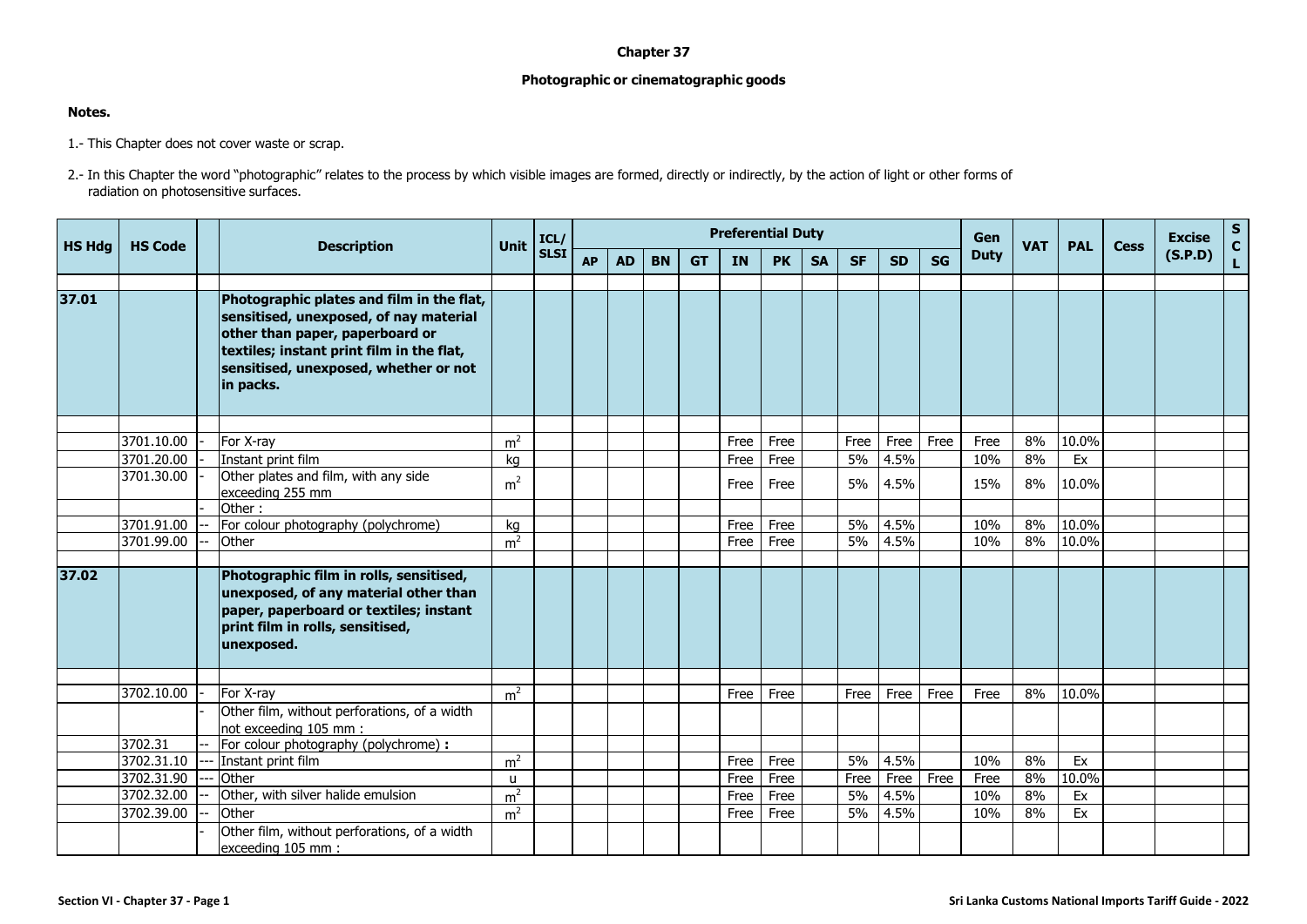| <b>HS Hdg</b> | <b>HS Code</b>           | <b>Description</b>                                             | <b>Unit</b>    | ICL/        |           |           |           |           | <b>Preferential Duty</b> |              |           |              |              |              | Gen          | <b>VAT</b> | <b>PAL</b>  | <b>Cess</b> | <b>Excise</b> | $\frac{s}{c}$ |
|---------------|--------------------------|----------------------------------------------------------------|----------------|-------------|-----------|-----------|-----------|-----------|--------------------------|--------------|-----------|--------------|--------------|--------------|--------------|------------|-------------|-------------|---------------|---------------|
|               |                          |                                                                |                | <b>SLSI</b> | <b>AP</b> | <b>AD</b> | <b>BN</b> | <b>GT</b> | <b>IN</b>                | <b>PK</b>    | <b>SA</b> | <b>SF</b>    | <b>SD</b>    | <b>SG</b>    | <b>Duty</b>  |            |             |             | (S.P.D)       | L.            |
|               |                          |                                                                |                |             |           |           |           |           |                          |              |           |              |              |              |              |            |             |             |               |               |
|               | 3702.41.00               | Of a width exceeding 610 mm and of a length                    |                |             |           |           |           |           |                          |              |           |              |              |              |              |            |             |             |               |               |
|               |                          | exceeding 200 m for colour photography                         | m <sup>2</sup> |             |           |           |           |           | Free                     | Free         |           | 5%           | 4.5%         |              | 10%          | 8%         | 10.0%       |             |               |               |
|               |                          | (polychrome)                                                   |                |             |           |           |           |           |                          |              |           |              |              |              |              |            |             |             |               |               |
|               | 3702.42.00               | Of a width exceeding 610 mm and of a length                    |                |             |           |           |           |           |                          |              |           |              |              |              |              |            |             |             |               |               |
|               |                          | exceeding 200m other than for colour                           | m <sup>2</sup> |             |           |           |           |           | Free                     | Free         |           | 5%           | 4.5%         |              | 10%          | 8%         | 10.0%       |             |               |               |
|               |                          | photography                                                    |                |             |           |           |           |           |                          |              |           |              |              |              |              |            |             |             |               |               |
|               | 3702.43.00               | Of a width exceeding 610 mm and of a length                    | m <sup>2</sup> |             |           |           |           |           | Free                     | Free         |           | 5%           | 4.5%         |              | 10%          | 8%         | 10.0%       |             |               |               |
|               |                          | not exceeding 200 m<br>Of a width exceeding 105 mm but not     |                |             |           |           |           |           |                          |              |           |              |              |              |              |            |             |             |               |               |
|               | 3702.44.00               |                                                                | m <sup>2</sup> |             |           |           |           |           | Free                     | Free         |           | 5%           | 4.5%         |              | 10%          | 8%         | 10.0%       |             |               |               |
|               |                          | exceeding 610 mm<br>Other film, for colour photography         |                |             |           |           |           |           |                          |              |           |              |              |              |              |            |             |             |               |               |
|               |                          | (polychrome):                                                  |                |             |           |           |           |           |                          |              |           |              |              |              |              |            |             |             |               |               |
|               | 3702.52                  | Of a width not exceeding 16 mm :                               |                |             |           |           |           |           |                          |              |           |              |              |              |              |            |             |             |               |               |
|               | 3702.52.10               | Cine film of a width of 16 mm                                  | m              |             |           |           |           |           | Free                     | Free         |           | Free         | Free         | Free         | Free         | 8%         | 10.0%       |             |               |               |
|               | 3702.52.90               | Other                                                          | m              |             |           |           |           |           | Free                     | Free         |           | 5%           | 4.5%         |              | 10%          | 8%         | 10.0%       |             |               |               |
|               | 3702.53                  | Of a width exceeding 16 mm but not                             |                |             |           |           |           |           |                          |              |           |              |              |              |              |            |             |             |               |               |
|               |                          | exceeding 35 mm and of a length not                            |                |             |           |           |           |           |                          |              |           |              |              |              |              |            |             |             |               |               |
|               |                          | exceeding 30 m, for slides :                                   |                |             |           |           |           |           |                          |              |           |              |              |              |              |            |             |             |               |               |
|               | 3702.53.10               | Cine film of a width of 35 mm                                  | m              |             |           |           |           |           | Free                     | Free         |           | Free         | Free         | Free         | Free         | 8%         | 10.0%       |             |               |               |
|               | 3702.53.90               | Other                                                          | m              |             |           |           |           |           | Free                     | Free         |           | $5\%$        | 4.5%         |              | 10%          | 8%         | Ex          |             |               |               |
|               | 3702.54.00               | Of a width exceeding 16 mm but not                             |                |             |           |           |           |           |                          |              |           |              |              |              |              |            |             |             |               |               |
|               |                          | exceeding 35 mm and of a length not                            | m              |             |           |           |           |           | Free                     | Free         |           | Free         | Free         | Free         | Free         | 8%         | Ex          |             |               |               |
|               |                          | exceeding 30 m, other than for slides                          |                |             |           |           |           |           |                          |              |           |              |              |              |              |            |             |             |               |               |
|               | 3702.55                  | Of a width exceeding 16 mm but not                             |                |             |           |           |           |           |                          |              |           |              |              |              |              |            |             |             |               |               |
|               |                          | exceeding 35 mm and of a length exceeding                      |                |             |           |           |           |           |                          |              |           |              |              |              |              |            |             |             |               |               |
|               |                          | 30 m:                                                          |                |             |           |           |           |           |                          |              |           |              |              |              |              |            |             |             |               |               |
|               | 3702.55.10               | Cine film of a width of 35 mm                                  | m              |             |           |           |           | Free      | Free                     | Free         |           | Free         | Free         | Free         | Free         | 8%         | 10.0%       |             |               |               |
|               | 3702.55.90               | Other                                                          | m              |             |           |           |           |           | Free                     | Free         |           | 5%           | 4.5%         |              | 10%          | 8%         | 10.0%       |             |               |               |
|               | 3702.56.00               | Of a width exceeding 35 mm                                     | m              |             |           |           |           |           | Free                     | Free         |           | 5%           | 4.5%         |              | 10%          | 8%         | 10.0%       |             |               |               |
|               |                          | Other:                                                         |                |             |           |           |           |           |                          |              |           |              |              |              |              |            |             |             |               |               |
|               | 3702.96                  | Of a width not exceeding 35 mm and of a                        |                |             |           |           |           |           |                          |              |           |              |              |              |              |            |             |             |               |               |
|               |                          | length not exceeding 30 m :                                    |                |             |           |           |           |           |                          |              |           |              |              |              |              |            |             |             |               |               |
|               | 3702.96.10<br>3702.96.20 | Cine film of a width of 16 mm<br>Cine film of a width of 35 mm | m              |             |           |           |           |           | Free<br>Free             | Free<br>Free |           | Free<br>Free | Free<br>Free | Free<br>Free | Free<br>Free | 8%<br>8%   | 10.0%<br>Ex |             |               |               |
|               | 3702.96.90               | Other                                                          | m              |             |           |           |           |           | Free                     | Free         |           | 5%           | 4.5%         |              | 10%          | 8%         | Ex          |             |               |               |
|               | 3702.97                  | Of a width not exceeding 35 mm and of a                        | m              |             |           |           |           |           |                          |              |           |              |              |              |              |            |             |             |               |               |
|               |                          | length exceeding 30 m :                                        |                |             |           |           |           |           |                          |              |           |              |              |              |              |            |             |             |               |               |
|               |                          |                                                                |                |             |           |           |           |           |                          |              |           |              |              |              |              |            |             |             |               |               |
|               | 3702.97.10               | Cine film of a width of 16 mm                                  | m              |             |           |           |           |           | Free                     | Free         |           | Free         | Free         | Free         | Free         | 8%         | 10.0%       |             |               |               |
|               | 3702.97.20<br>3702.97.90 | Cine film of a width of 35 mm<br>Other                         | m              |             |           |           |           |           | Free                     | Free<br>Free |           | Free<br>5%   | Free<br>4.5% | Free         | Free<br>10%  | 8%<br>8%   | Ex<br>10.0% |             |               |               |
|               | 3702.98.00               | Of a width exceeding 35 mm                                     | m              |             |           |           |           |           | Free                     | Free         |           | 5%           | 4.5%         |              | 10%          | 8%         | 10.0%       |             |               |               |
|               |                          |                                                                | m              |             |           |           |           |           | Free                     |              |           |              |              |              |              |            |             |             |               |               |
|               |                          |                                                                |                |             |           |           |           |           |                          |              |           |              |              |              |              |            |             |             |               |               |